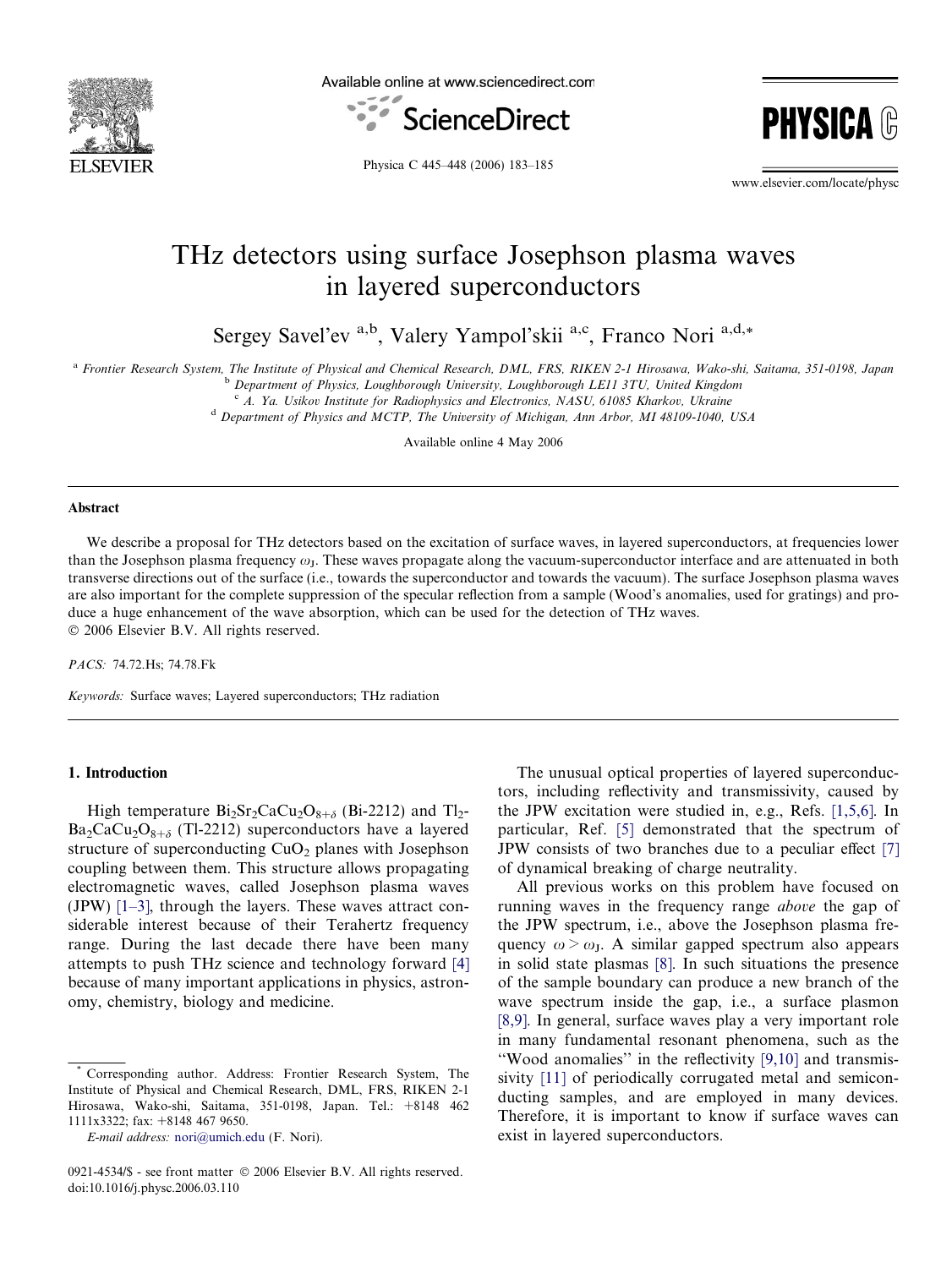<span id="page-1-0"></span>Here, we briefly summarize the results related to surface Josephson plasma waves obtained in [\[12\]](#page-2-0) and discuss several promising applications. We show that surface Josephson plasma waves can propagate along the surface between the superconductor and the vacuum in a wide frequency range below  $\omega$ <sub>I</sub>. We present the dispersion relation for these waves and discuss ways to excite them. We show that these surface waves play an important role in the absorption and reflection of electromagnetic waves, including their resonance dependence on the incident angle  $\theta$ . The studied resonant absorbability could be experimentally observed by measurement of the surface impedance of a sample or dc resistivity. The predicted phenomena [\[12\]](#page-2-0) are potentially useful for designing THz detectors and improving THz grating arrays.

# 2. Surface waves

We consider a semi-infinite layered superconductor in the geometry shown in the right-bottom inset of Fig. 1. The crystallographic *ab*-plane coincides with the *xy*-plane and the c-axis is along the z-axis. Superconducting layers are numbered by the integer  $l \geq 0$ .

We consider a surface p-wave with the electric,  $\vec{E} = \{E_x, 0, E_z\}$ , and magnetic,  $\vec{H} = \{0, H, 0\}$ , fields damped away from the interface  $z = 0$ ,

$$
H, E_x, E_z \propto \exp(-i\omega t + iqx - klD)
$$
 (1)

inside a layered superconductor,  $z \leq 0$ , and

$$
Hvac, Exvac, Ezvac \propto \exp(-i\omega t + iqx - kvacz),
$$
 (2)

in vacuum, for  $z > 0$  and  $q > \omega/c$ . Here D is the spatial period of the layered structure.

Inside the layered superconductor, where  $z \leq 0$ , the gauge invariant phase difference is described by a set of



Fig. 1. (Color online) Spectra of the surface Josephson plasma waves  $Q_{\pm}$ for the parameters  $\alpha = 0.1$ , and  $\beta = 1.4$ , standard for Bi-2212. Left top inset: the simplest design for the THz detector involves a spatially modulated Bi-2212 sample fixed on a precisely rotated holder and attached to electrical contacts to measure its resistance. The right bottom inset shows the sample geometry used.

coupled sine-Gordon equations [\[13\]](#page-2-0). The effect of breaking charge neutrality [\[7\],](#page-2-0) which is crucial for our analysis, is taken into account in these equations. Substituting the wave (1) into the coupled sine-Gordon equations, we obtain the implicit relation for the damped-wave transverse wave vector  $k(q,\omega)$ 

$$
\frac{\omega^2}{\omega_1^2} = 1 + \frac{\lambda_c^2 q^2}{1 - (4\lambda_{ab}^2/D^2)\sinh^2[k(q,\omega)D/2]} - 4\alpha \sinh^2[k(q,\omega)D/2].
$$
\n(3)

Here  $\lambda_{ab}$  is the London penetration depth in the z-direc-There  $\lambda_{ab}$  is the Eondon penetration depth in the 2-direction,  $\omega_J = \sqrt{8\pi e D J_c/\hbar \epsilon}$  is the Josephson plasma frequency determined by the maximum Josephson current  $J_c$  and dielectric constant  $\varepsilon$ ,  $\lambda_c^2 = c^2/\omega_J^2 \varepsilon$ . The constant  $\alpha$  characterizing the effect of breaking charge neutrality was estimated, e.g., in Ref. [\[5\]](#page-2-0),  $\alpha \sim 0.05-0.1$  for Bi-2212 or Tl-2212 crystals.

The dispersion relation  $q(\omega)$  for the surface waves can be obtained by joining fields in a superconductor and vacuum at the sample surface via appropriate boundary conditions. After doing this, we obtain the dispersion relation for two branches of the surface wave corresponding to two solutions of Eq. (3). For  $(1 - \omega/\omega_J) \gg \sqrt{\alpha/\epsilon}D/\lambda_{ab} \approx 5 \cdot 10^{-4}$ , this spectrum can be written as

$$
Q_{-}(\Omega) = \Omega;
$$
  
\n
$$
Q_{+}(\Omega) = \Omega(1 + \beta^{2} \Omega^{2} \Gamma_{\Omega} \times \{1 + 2\Gamma_{\Omega}[1 - (1 + \Gamma_{\Omega}^{-1})^{1/2}]\})^{1/2}
$$
\n(4)

for two branches " $\mp$ ". Here we introduce the dimensionless variables:  $Q = cq/\omega_J$ ,  $\Omega = \omega/\omega_J$ ,  $\beta = 2\lambda_{ab}^2 \omega_J/cD$ , and  $\Gamma_{\Omega} = (1 - \Omega^2)/4\alpha$ . The value of the parameter  $\beta$  for Bi-2212 is about 1.4. The spectra Eqs. (4) are shown in Fig. 1. Both branches merge in a narrow frequency region below  $\omega_{\rm J}$ , i.e.,  $(1 - \Omega) \sim (\alpha/\epsilon)^{1/2} (D/\lambda_{\rm ab})$ .

## 3. How to excite surface waves

One of the ways to excite surface Josephson plasma waves is via externally applied electromagnetic waves on a sample having spatially modulated parameters. Thus, we consider a weak modulation of the maximum current density  $J_c$ . This can result in the modulation of  $\omega_{\rm J}$ . For simplicity, we assume that

$$
\omega_{\mathbf{J}}^2(x) = \omega_{\mathbf{J}}^2 \left[ 1 + 2\mu \cos\left(\frac{2\pi x}{a}\right) \right], \quad \mu \ll 1,
$$
 (5)

where  $a$  is a spatial period.

An electromagnetic wave with  $\omega < \omega_J$ , incident at an angle  $\theta$  with respect to the sample surface, generates modes having longitudinal wave vectors  $q_m = \omega \sin \theta/c + 2\pi m/a$ , with integer m. Almost all of these modes for  $m \neq 0$  are weak, because  $\mu \ll 1$ . However, one of these modes (e.g., for  $m = 1$ ) can be excited with large amplitude at resonance, i.e., when the wave vector  $q_1 = (\omega/c) \sin \theta + 2\pi/a$